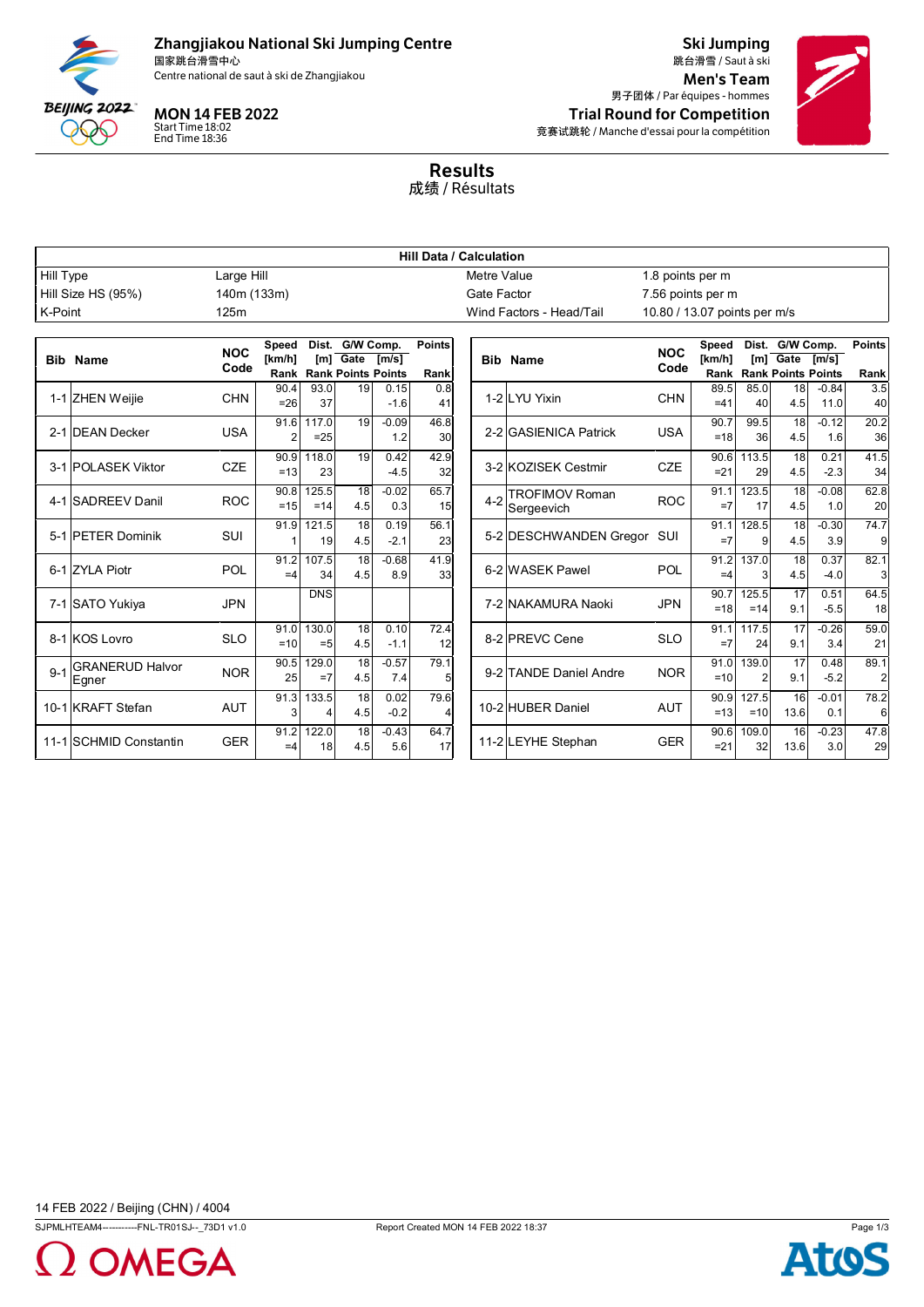

## Zhangjiakou National Ski Jumping Centre

国家跳台滑雪中心

Start Time 18:02 End Time 18:36

Ski Jumping 跳台滑雪 / Saut à ski Centre national de saut à ski de Zhangjiakou de la commune de la commune de la commune de la commune de la commune de la commune de la commune de la commune de la commune de la commune de la commune de la commune de la com 男子团体 / Par équipes - hommes MON 14 FEB 2022 **Trial Round for Competition** 竞赛试跳轮 / Manche d'essai pour la compétition



Results 成绩 / Résultats

|                                                                              |                                                                                                               | <b>NOC</b> | Speed                                | Dist. G/W Comp.                                             |                           |                | <b>Points</b>         |     |                     |                                                             | <b>NOC</b>                           | Speed              |               |                           | Dist. G/W Comp.           |      |  |
|------------------------------------------------------------------------------|---------------------------------------------------------------------------------------------------------------|------------|--------------------------------------|-------------------------------------------------------------|---------------------------|----------------|-----------------------|-----|---------------------|-------------------------------------------------------------|--------------------------------------|--------------------|---------------|---------------------------|---------------------------|------|--|
|                                                                              | <b>Bib Name</b>                                                                                               | Code       | [ $km/h$ ]                           | Im <sub>1</sub> Gate<br>$\mathsf{[m/s]}$<br><b>Bib Name</b> |                           | Code           | [km/h]                | [m] | Gate                | Im/s1                                                       |                                      |                    |               |                           |                           |      |  |
|                                                                              |                                                                                                               |            | Rank                                 |                                                             | <b>Rank Points Points</b> |                | Rank                  |     |                     |                                                             |                                      | Rank               |               | <b>Rank Points Points</b> |                           | Rank |  |
|                                                                              | 1-3 SONG Qiwu                                                                                                 | <b>CHN</b> | 89.3<br>43                           | 76.0<br>43                                                  | 16<br>13.6                | 0.10<br>$-1.1$ | 0.0                   |     | 1-4 ZHOU Xiaoyang   | <b>CHN</b>                                                  | 89.5<br>$=41$                        | 82.0<br>41         | 16<br>13.6    | 0.10<br>$-1.1$            | 0.0<br>$=42$              |      |  |
|                                                                              |                                                                                                               |            |                                      |                                                             |                           |                | $=42$                 |     |                     |                                                             |                                      |                    |               |                           |                           |      |  |
|                                                                              | 2-3 BICKNER Kevin                                                                                             | <b>USA</b> | 90.3                                 | 108.0                                                       | 16                        | $-0.10$        | 44.3                  |     |                     | 2-4 LARSON Casey                                            | <b>USA</b>                           | 90.3               | 119.0         | 16                        | 0.43                      | 58.2 |  |
|                                                                              |                                                                                                               |            | $= 28$                               | 33                                                          | 13.6                      | 1.3            | 31                    |     |                     |                                                             |                                      | $= 28$             | 22            | 13.6                      | $-4.6$                    | 22   |  |
|                                                                              | 3-3 SAKALA Filip                                                                                              | <b>CZE</b> | 90.6                                 | 81.0                                                        | 16                        | $-1.20$        | 10.1                  |     |                     | 3-4 KOUDELKA Roman                                          | <b>CZE</b>                           | 90.2               | 92.0          | 16                        | 0.16                      | 12.5 |  |
|                                                                              |                                                                                                               |            | $= 21$                               | 42                                                          | 13.6                      | 15.7           | 39                    |     |                     |                                                             |                                      | $= 33$             | 38            | 13.6                      | $-1.7$                    | 38   |  |
|                                                                              | 4-3 NAZAROV Mikhail                                                                                           | <b>ROC</b> | 90.4                                 | 107.0                                                       | 16                        | 0.16           | 39.5                  |     |                     | 4-4 KLIMOV Evgeniy                                          | <b>ROC</b>                           | 90.6               | 116.0         | 16                        | 0.15                      | 55.8 |  |
|                                                                              |                                                                                                               |            | $= 26$                               | 35                                                          | 13.6                      | $-1.7$         | 35                    |     |                     |                                                             |                                      | $= 21$             | 27            | 13.6                      | $-1.6$                    | 24   |  |
|                                                                              | 5-3 AMMANN Simon                                                                                              | SUI        | 90.1                                 | 112.0                                                       | 16                        | 0.20           | 48.0                  |     |                     | 5-4 PEIER Killian                                           | SUI                                  | 89.9               | 115.5         | 16                        | 0.56                      | 50.5 |  |
|                                                                              |                                                                                                               |            | $= 35$                               | $=30$                                                       | 13.6                      | $-2.2$         | 28                    |     |                     |                                                             |                                      | 38                 | 28            | 13.6                      | $-6.0$                    | 27   |  |
|                                                                              |                                                                                                               | POL        | 90.7                                 | 112.0                                                       | 16                        | $-0.17$        | 52.4                  |     |                     |                                                             |                                      | 89.8               | 127.5         | 16                        | 0.36                      | 74.2 |  |
|                                                                              | 6-3 KUBACKI Dawid                                                                                             |            | $=18$                                | $=30$                                                       | 13.6                      | 2.2            | 6-4 STOCH Kamil<br>26 |     |                     | POL                                                         |                                      | $=39$              | $=10$         | 13.6                      | $-3.9$                    | 10   |  |
|                                                                              | 7-3 KOBAYASHI Junshiro                                                                                        | <b>JPN</b> | 90.3                                 | 121.0                                                       | 16                        | 1.02           | 55.4                  |     |                     |                                                             |                                      | 90.8               | 139.5         | 16                        | 0.90                      | 90.0 |  |
|                                                                              |                                                                                                               |            | $= 28$                               | 20                                                          | 13.6                      | $-11.0$        | 25                    |     | 7-4 KOBAYASHI Ryoyu |                                                             | <b>JPN</b>                           | $=15$              |               | 13.6                      | $-9.7$                    | 1    |  |
|                                                                              |                                                                                                               |            | 90.0                                 | 91.0                                                        | 16                        | $-0.41$        | 17.8                  |     |                     |                                                             |                                      | 90.1               | 120.0         | 16                        | $-0.07$                   | 65.5 |  |
|                                                                              | 8-3 ZAJC Timi                                                                                                 | <b>SLO</b> | 37                                   | 39                                                          | 13.6                      | 5.4            | 37                    |     | 8-4 PREVC Peter     |                                                             | <b>SLO</b>                           | $= 35$             | 21            | 13.6                      | 0.9                       | 16   |  |
| 9-3 JOHANSSON Robert                                                         |                                                                                                               |            | 90.8                                 | 117.0                                                       | 16                        | $-0.32$        | 63.4                  |     |                     |                                                             | <b>NOR</b>                           | 89.8               | 125.0         | 16                        | 0.30                      | 70.4 |  |
|                                                                              |                                                                                                               | <b>NOR</b> | $=15$                                | $=25$                                                       | 13.6                      | 4.2            | 19                    |     |                     | 9-4 LINDVIK Marius                                          |                                      | $= 39$             | 16            | 13.6                      | $-3.2$                    | 14   |  |
| 10-3 HOERL Jan                                                               |                                                                                                               |            | 90.3                                 | 129.0                                                       | 16                        | 0.35           | 77.0                  |     |                     | 10-4 FETTNER Manuel                                         | <b>AUT</b>                           |                    | 90.3<br>127.5 | 16                        | 0.57                      | 71.9 |  |
|                                                                              |                                                                                                               | <b>AUT</b> | $= 28$                               | $=7$                                                        | 13.6                      | $-3.8$         | $\overline{7}$        |     |                     |                                                             |                                      | $= 28$             | $=10$         | 13.6                      | $-6.2$                    | 13   |  |
|                                                                              | 11-3 EISENBICHLER Markus                                                                                      | <b>GER</b> | 91.0                                 | 130.0                                                       | 16                        | 0.53           | 76.9                  |     |                     | 11-4 GEIGER Karl                                            | <b>GER</b>                           | 90.2               | 127.5         | 16                        | 0.41                      | 73.7 |  |
|                                                                              |                                                                                                               |            | $=10$                                | $=5$                                                        | 13.6                      | $-5.7$         | 8                     |     |                     |                                                             |                                      | $= 33$             | $=10$         | 13.6                      | $-4.4$                    | 11   |  |
|                                                                              |                                                                                                               |            | <b>Jury / Competition Management</b> |                                                             |                           |                |                       |     |                     |                                                             |                                      | <b>Judges</b>      |               |                           |                           |      |  |
|                                                                              | FIS Race Director                                                                                             |            | PERTILE Sandro (FIS)                 |                                                             |                           |                |                       |     |                     | A                                                           |                                      |                    |               |                           |                           |      |  |
|                                                                              |                                                                                                               |            |                                      |                                                             |                           |                |                       |     |                     | <b>SLAVIK Stanislav (CZE)</b><br>LISOVSKII Vadim (RUS)<br>B |                                      |                    |               |                           |                           |      |  |
|                                                                              | <b>FIS Technical Delegate</b><br><b>ZUEHLKE Reed (USA)</b><br><b>Chief of Competition</b><br>GUO Haoran (CHN) |            |                                      |                                                             |                           |                |                       |     |                     | MATTOON Dan (USA)<br>C                                      |                                      |                    |               |                           |                           |      |  |
|                                                                              | <b>FIS Assistant Technical Delegate</b><br>WOLF Stefan (AUT)                                                  |            |                                      |                                                             |                           |                |                       |     |                     | LARSEN Joern (NOR)<br>D                                     |                                      |                    |               |                           |                           |      |  |
|                                                                              | <b>FIS Assistant Race Director</b><br>SEDLAK Borek (FIS)                                                      |            |                                      |                                                             |                           |                |                       |     |                     |                                                             | WINKLER Juergen (AUT)<br>Ε           |                    |               |                           |                           |      |  |
| SC LIANG Bing (CHN)<br><b>FIS Equipment Controller</b><br>JUKKARA Mika (FIS) |                                                                                                               |            |                                      |                                                             |                           |                |                       |     |                     |                                                             |                                      |                    |               |                           |                           |      |  |
|                                                                              |                                                                                                               |            |                                      |                                                             |                           |                |                       |     |                     |                                                             |                                      |                    |               |                           |                           |      |  |
|                                                                              | <b>Competition / Weather Information</b>                                                                      |            |                                      |                                                             |                           |                |                       |     |                     |                                                             |                                      |                    |               |                           |                           |      |  |
|                                                                              |                                                                                                               |            |                                      | $D = -11$                                                   |                           |                |                       |     |                     | $\mathbf{r}$                                                | $O(1 + \frac{1}{2} \pi)$ is the FOOT | <b>The control</b> |               |                           | $T = 0.180 \times 10^{8}$ |      |  |

|             | Time          | <b>Base Values</b> |             |        | Weather |     | Temp. Start/Finish [°C]     | Humid. |         | Tan. Wind [m/s] |      |  |  |
|-------------|---------------|--------------------|-------------|--------|---------|-----|-----------------------------|--------|---------|-----------------|------|--|--|
|             |               | Wind               | <b>Gate</b> | Lenath |         | Air | Snow                        | [%]    | Min.    | Max.            | Avg. |  |  |
| Trial Round | 18:02 - 18:36 | 0.00               | 19          | 90.20m | Clear   |     | $-19.4/ -20.5 -14.0/ -14.0$ | 52/54  | $-1.20$ | .02             | 0.10 |  |  |
|             |               |                    |             |        |         |     |                             |        |         |                 |      |  |  |

| <b>Statistics</b>  |      |          |                 |              |              |       |       |              |      |      |                      |                |                     |  |  |
|--------------------|------|----------|-----------------|--------------|--------------|-------|-------|--------------|------|------|----------------------|----------------|---------------------|--|--|
|                    | Gate |          | <b>Athletes</b> | <b>Falls</b> | Distance [m] |       |       | Speed [km/h] |      |      | <b>Athletes/NOCs</b> |                |                     |  |  |
|                    | No.  | Diff.    |                 |              | Min.         | Max.  | Avg.  | Min.         | Max. | Avg. | In start list        | <b>Started</b> | <b>With results</b> |  |  |
| <b>Trial Round</b> | 16   | $-1.80m$ | 24              | 0            | 76.0         | 139.5 | 113.0 | 89.3         | 91.0 | 90.3 | 44/11                | 43/11          | 43/11               |  |  |
|                    | 17   | $-1.20m$ | 3               | U            | 117.5        | 139.0 | 127.3 | 90.7         | 91.1 | 90.9 |                      |                |                     |  |  |
|                    | 18   | $-0.60m$ | 13              |              | 85.0         | 137.0 | 119.7 | 89.5         | 91.9 | 90.9 |                      |                |                     |  |  |
|                    | 19   |          |                 | υ            | 93.0         | 118.0 | 109.3 | 90.4         | 91.6 | 91.0 |                      |                |                     |  |  |

SJPMLHTEAM4-----------FNL-TR01SJ--\_73D1 v1.0 Report Created MON 14 FEB 2022 18:37 Page 2/3